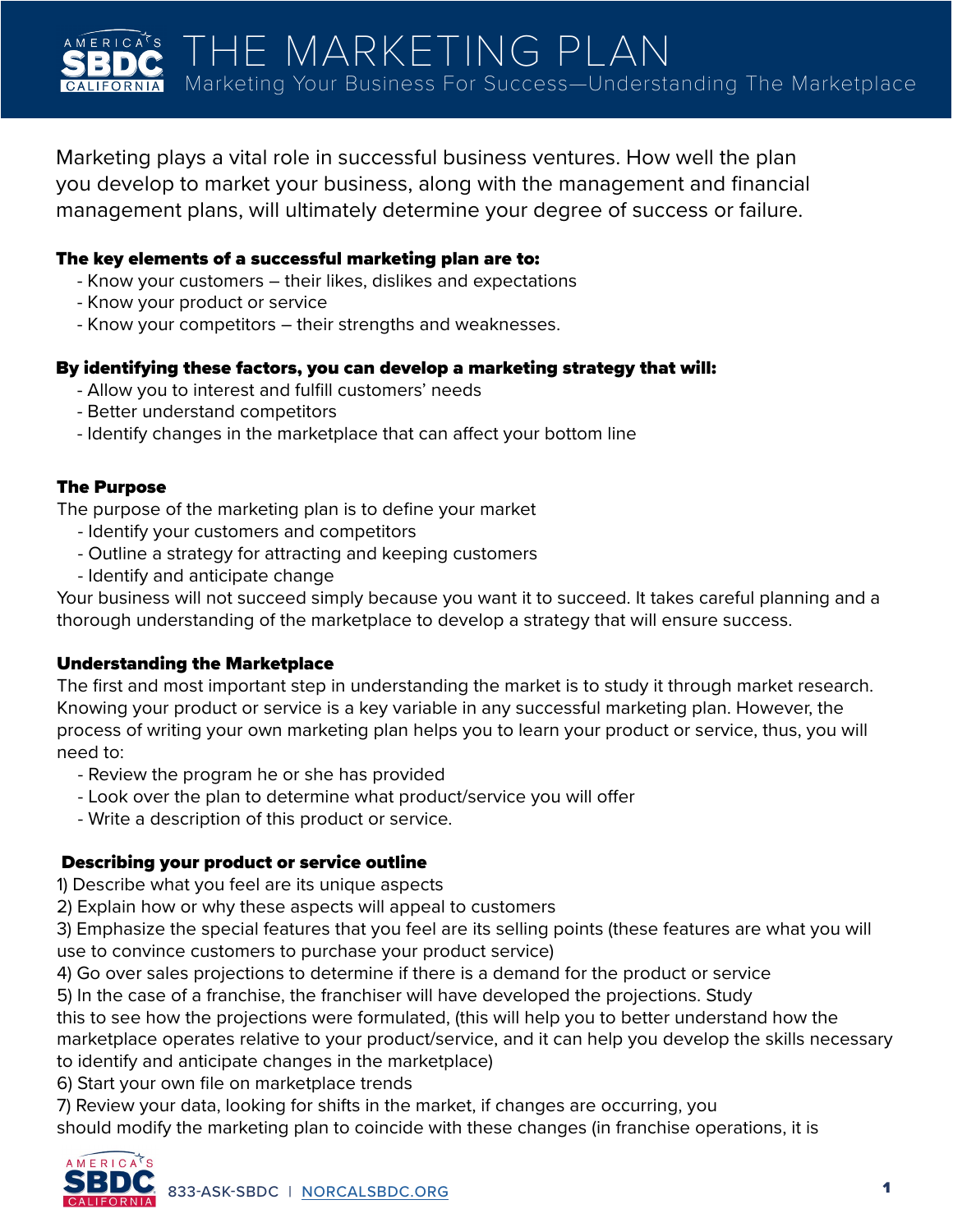customary for the franchiser to update the marketing plan periodically to reflect changes in the marketplace and to keep the marketing program current)

### A marketing plan should answer these questions:

- Is this product or service in constant demand?
- How many competitors provide the same product or service?
- Can you create a demand for your service or product?
- Can you effectively compete in price, quality and delivery?
- If a franchise, will the franchiser price the product or service to give you the projected profit?

Review your program to ensure that it answers these questions. If your plan doesn't answer the above questions, it will need to be modified, or you will need to devise a strategy that will provide a means for answering them.

When you are satisfied that you:

- Understand the program
- How the market operates
- How to identify market shifts and trends

## Start writing the marketing section of your business plan!

Even if you adopt a marketing program that has been developed elsewhere, it is your responsibility to promote your product or service by cultivating the marketplace, i.e., attracting and keeping customers. You can accomplish this by:

- Knowing your market
- Knowing your customers
- Knowing your competitors
- Knowing your product or service

Don't rely solely on the program provided by a franchiser or others, gather and assess your own data using the techniques outlined in your plan.

By gathering and analyzing the above information, you will be able to determine if your program is in line with your competitors. If it is in line with industry averages, think about what adjustments you can make to improve your overall competitiveness.

# Market Research

Researching your market is perhaps the easiest way to assess it. Market research does not have to be costly, nor does it have to be a complex process. It can be as simple and as easy as surveying a crosssection of your consumers (focus group) to get their opinions about the product or service you will be offering, or conducting a telephone or mail survey. The disadvantage of using the telephone or mail survey method is that the individuals you contact may not be interested in responding to a survey.

Other market research techniques include:

- Analyzing demographic data, such as population growth/decline rate; age range, gender, income/ educational level
- Brainstorming with family and friends
- Focus group interviews

Whatever method you use, your focus should be on gathering enough information to determine who